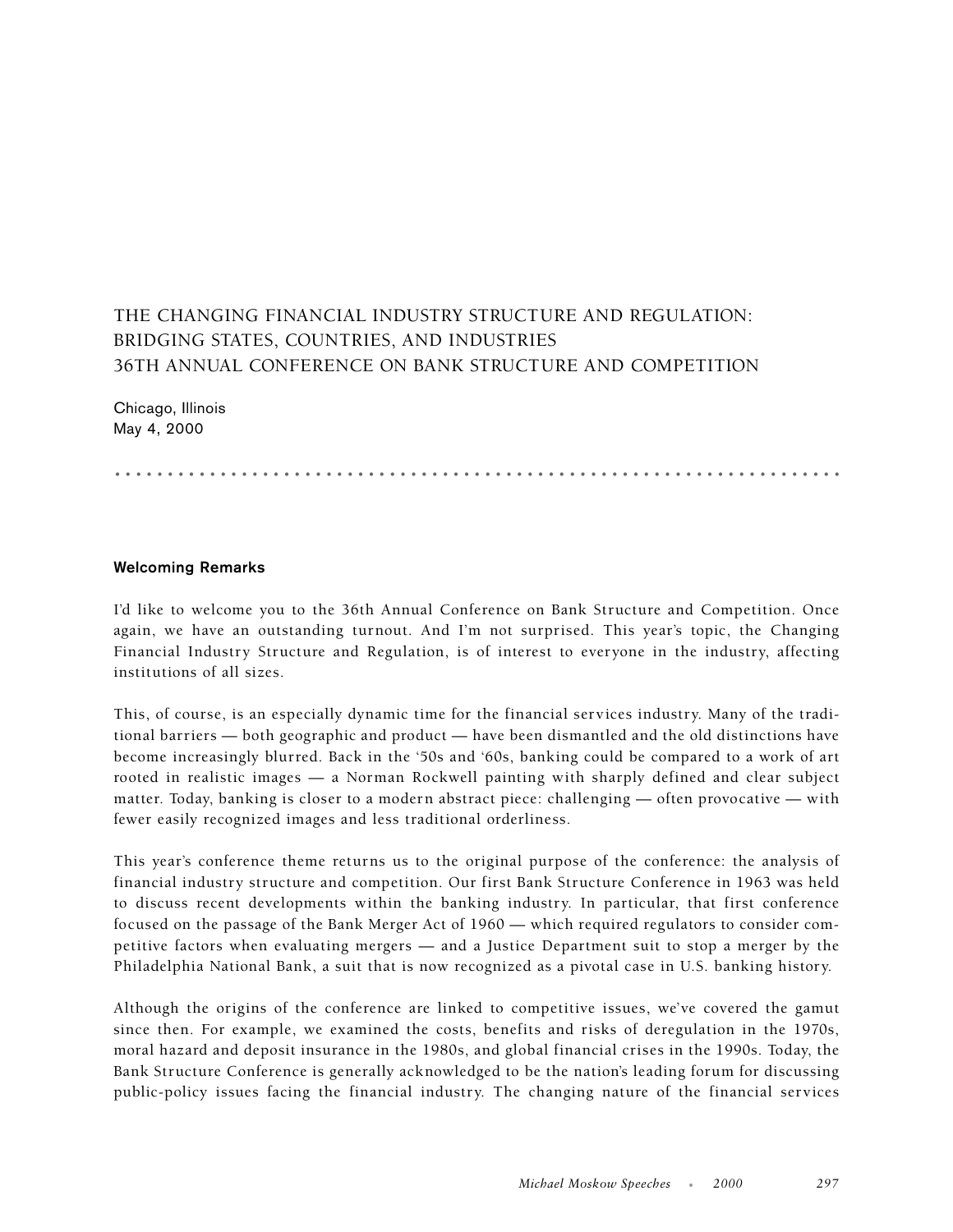industry has been an increasingly important topic over the past decade, and I have no doubt it will continue to be in years to come. As you well know, the recent elimination of geographic barriers has triggered a significant increase in the number and size of bank mergers, both in the U.S. and abroad. We're also seeing cross-industry mergers and affiliations — a convergence of commercial banks, investment banks and insurance firms into modern financial service providers. With the passage of the Gramm-Leach-Bliley Act, this trend is expected to increase.

One quick example that illustrates the blurring of these traditional distinctions can be found in a recent article in the American Banker. The article quoted Amazon.com's Director of Global Payments not a common job title in a company that just a few short years ago did nothing but sell books.

Over the next few days we will consider how the many changes in the financial services industry are affecting all of us — as industry participants, regulators, observers and consumers. Among the key questions that we'll be discussing are:

- What opportunities and challenges do these changes present for financial services providers?
- What is driving the merger trend?
- What are the implications for current antitrust methodologies and for industry competition?
- Are there significant efficiency gains from universal banking or one-stop shopping?
- What impact might Internet banking have on industry structure and competition, or on market definitions and related regulatory issues such as CRA?
- With all these changes, has the role of small banks been enhanced or diminished?

The answers to these questions will have an enormous impact on the future of the financial services industry. To launch these discussions, I'd now like to introduce our keynote speaker, Alan Greenspan. Alan's outstanding reputation and extraordinary talents are well known to everyone in this audience. It's widely acknowledged that Alan has done a superb job in carrying out the very complex responsibilities of Federal Reserve Chairman. So much so that Alan's reputation for excellence has spread to the popular culture — not a typical occurrence for a central banker.

Earlier this year the A&E TV network bestowed its "Biography of the Year" title on Alan. Both Jay Leno and David Letterman have consistently worked Alan's name into their monologues. On a local note, Barron's reported that a Chicago restaurant boasted in its ads that "Alan Greenspan dined here." Alan was even called the "Babe Ruth of our economic policy" during a recent public appearance, but I think you can make a case for another sports hero who earned his reputation right here in Chicago — Michael Jordan.

Both Alan and Michael have superb leadership ability but are also great team players; both head up organizations based in Washington — although I would say that the Fed has a had much better record of success than the Washington Wizards have had in recent years. Both are willing to do the less